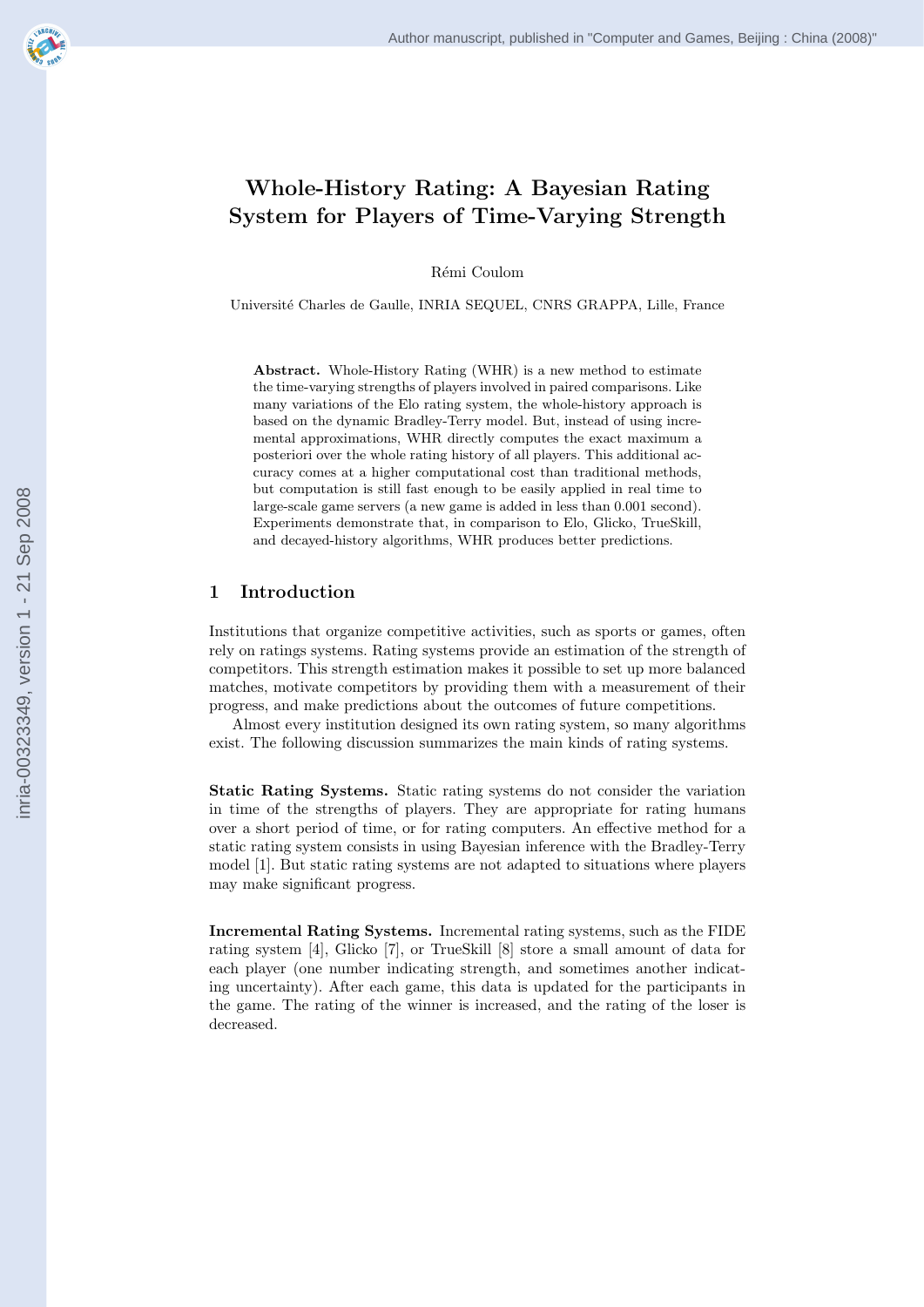Incremental rating systems can handle players of time-varying strength, but do not make optimal use of data. For instance, if two players,  $A$  and  $B$ , enter the rating system at the same time and play many games against each other, and none against established opponents, then their relative strength will be correctly estimated, but not their strength with respect to the other players. If player A then plays against established opponents, and its rating changes, then the rating of player  $B$  should change too. But incremental rating systems would leave  $B$ 's rating unchanged.

Decayed-history Rating Systems. In order to fix the deficiencies of incremental rating systems, a static rating algorithm may be applied, limited to recent games. This idea may be refined by giving a decaying weight to games, either exponential or linear<sup>1</sup>. With this decay, old games are progressively forgotten, which allows to measure the progress of players.

This decayed-history approach solves some problems of incremental rating systems, but also has some flaws. The main problem is that the decay of game weights generates a very fast increase in the uncertainty of player ratings. This is unlike incremental systems that assume that rating uncertainty grows like the square root of time. With the decayed-history approach, players who stop playing for a while may experience huge jumps in their ratings when they start playing again, and players who play very frequently may have the feeling that their rating is stuck. If players don't all play at the same frequency, there is no good way to tune the speed of the decay.

Accurate Bayesian Inference. Another approach that may be more theoretically sound than decayed history consists in using the same model as incremental algorithms, but with less approximations. The weakness of algorithms like Glicko and TrueSkill lies in the inaccuracies of representing the probability distribution with just one value and one variance for every player, ignoring covariance. Authors of incremental algorithms already proposed to correct inaccuracies by running several passes of the algorithm forward and backward in time [10, 5, 7, 2]. Edwards [3], with Edo ratings, proposed a method to directly estimate the maximum a posteriori on the exact model.

The WHR algorithm presented in this paper is similar in principle to Edo ratings, although the numerical method is different (Edo uses MM [9], whereas WHR uses the more efficient Newton's method). On his web site, Edwards wrote that "Edo ratings are not particularly suitable to the regular updating of current ratings". Experiments presented in this paper clearly indicate that he underestimated his idea: evaluating ratings of the past more accurately helps to evaluate current ratings: the prediction rate obtained with WHR outperforms decayed history and incremental algorithms. Also, the WHR algorithm allows to rapidly update ratings after the addition of one game, making it suitable for large-scale real-time estimation of ratings.

<sup>1</sup> This idea is often credited to Ken Thompson (for instance, by Sonas [14]), but I could not find a more precise reference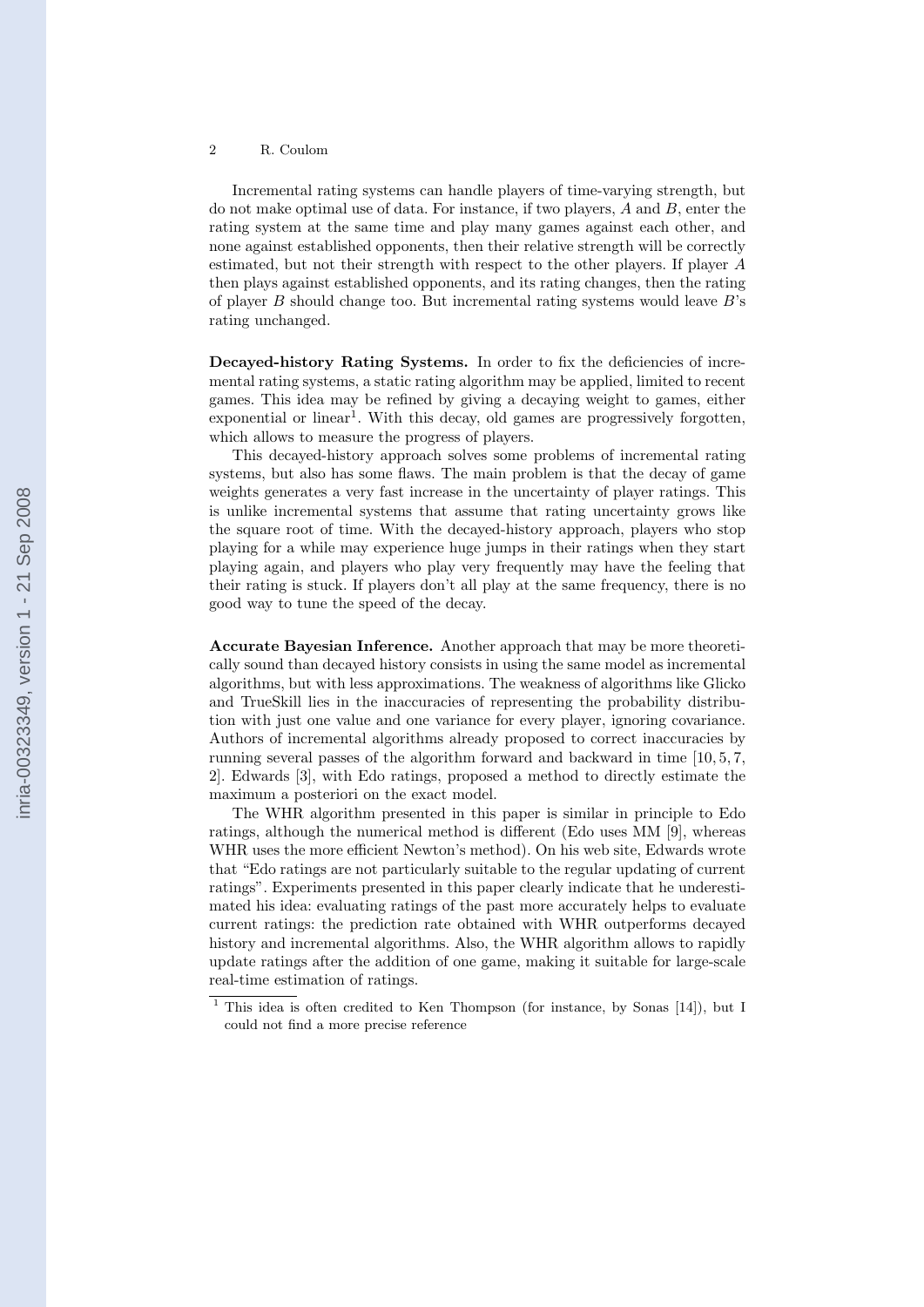Paper Outline. Section 2 presents the dynamic Bradley-Terry model, Section 3 is the WHR algorithm, and Section 4 presents experiment results on data of the KGS Go server.

## 2 The Dynamic Bradley-Terry Model

This section briefly presents the dynamic Bradley-Terry model [6] that is the basis for the WHR system.

#### 2.1 Notations

- Player number:  $i \in \{1, \ldots, N\}$ , integer index
- Elo rating of player i at time t:  $R_i(t)$ , real number.
- $\gamma$  rating of player *i* at time *t*:  $\gamma_i(t)$ , defined by  $\gamma_i(t) = 10^{\frac{R_i(t)}{400}}$ .
- Natural rating of player *i* at time *t*:  $r_i(t) = \ln \gamma_i(t) = R_i(t) \frac{\ln 10}{400}$ .

Elo ratings are familiar to chess players, but are on a rather arbitrary and inconvenient scale. Natural ratings will be used most of the time in this paper, because they make calculations easier.

#### 2.2 Bradley-Terry Model

The Bradley-Terry model for paired comparisons gives the probability of winning a game as a function of ratings:

$$
P(\text{player } i \text{ beats player } j \text{ at time } t) = \frac{\gamma_i(t)}{\gamma_i(t) + \gamma_j(t)}.
$$

The Bradley-Terry model may be generalized to handle draws, advantage of playing first, teams, and multi-player games [9]. In this paper, only the simple formulation will be used, but it would be straightforward to generalize the WHR algorithm to those more complex situations.

#### 2.3 Bayesian Inference

The principle of Bayesian Inference consists in computing a probability distribution over player ratings ( $\gamma$ ) from the observation of game results ( $\boldsymbol{G}$ ) by inverting the model thanks to Bayes formula:

$$
p(\boldsymbol{\gamma}|\boldsymbol{G}) = \frac{P(\boldsymbol{G}|\boldsymbol{\gamma})p(\boldsymbol{\gamma})}{P(\boldsymbol{G})} \enspace .
$$

In this formula,  $p(\gamma)$  is a prior distribution over  $\gamma$  (lower-case p is used for probability densities), and  $P(G)$  is a normalizing constant.  $P(G|\gamma)$  is the Bradley-Terry model described in the previous section.  $p(\gamma|\mathbf{G})$  is called the posterior distribution of  $\gamma$ . The value of  $\gamma$  that maximizes  $p(\gamma|\mathbf{G})$  is the maximum a posteriori, and may be used as an estimation of the strengths of players, derived from the observation of their game results.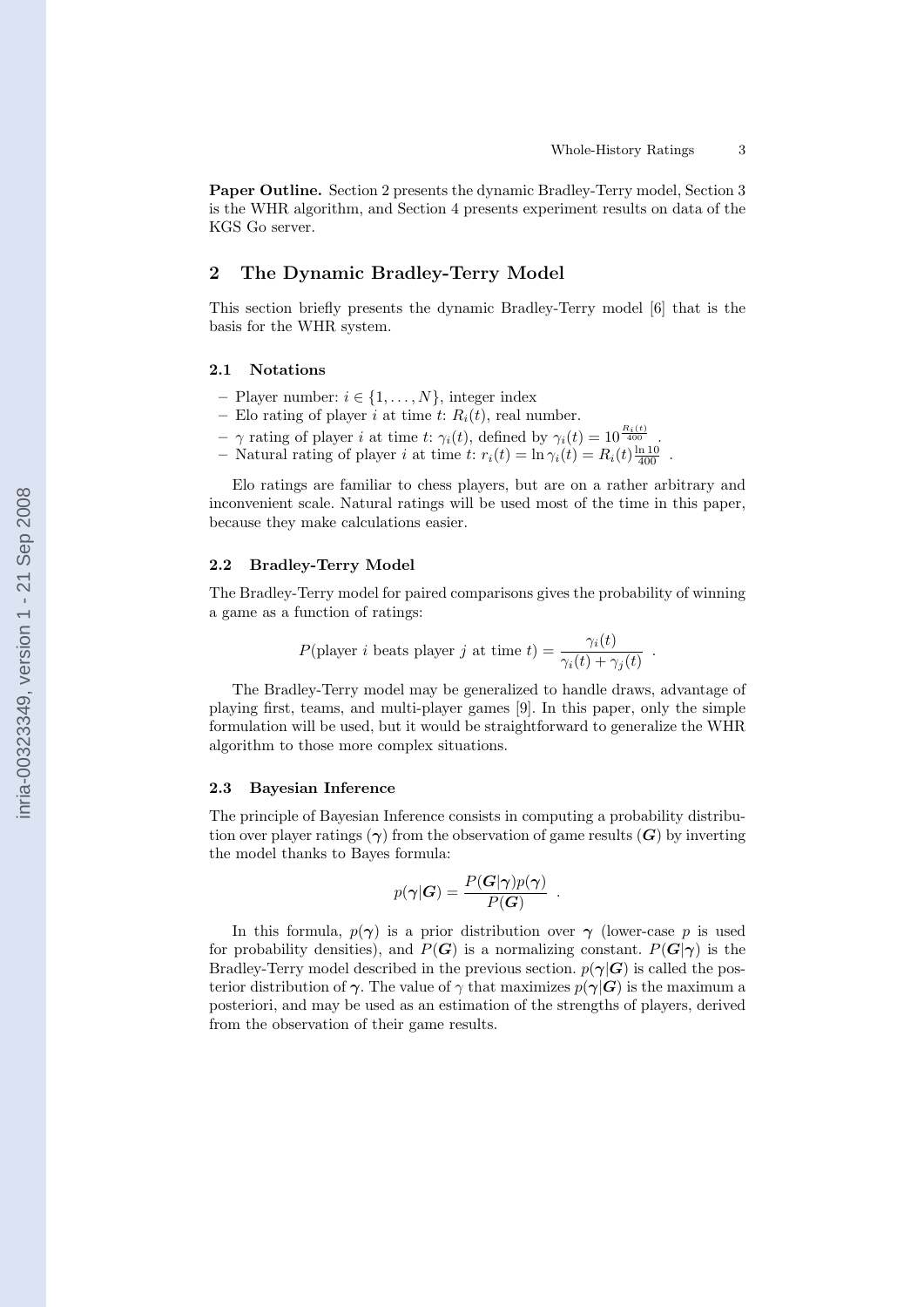#### 2.4 Prior

In the dynamic Bradley-Terry model, the prior has two roles. First, a prior probability distribution over the range of ratings is applied. This way, the rating of a player with 100% wins does not go to infinity. Also, a prior controls the variation of the ratings in time, to avoid huge jumps in ratings.

In the dynamic Bradley-Terry model, the prior that controls the variation of ratings in time is a Wiener process:

$$
r_i(t_2) - r_i(t_1) \sim \mathcal{N}(0, |t_2 - t_1|w^2) .
$$

 $w$  is a parameter of the model, that indicates the variability of ratings in time. The extreme case of  $w = 0$  would mean static ratings.

Some realizations of a Wiener process are plotted on Figure 1. The Wiener process is a model for Brownian motion, and can be simulated by adding an independent normally-distributed random value at each time step. This means that the variance increases linearly with time, so the confidence interval grows like the square root of time. A Wiener process is said to be memoryless (or Markovian), that is to say, if  $t_1 < t_2 < t_3$ ,

$$
p(r(t_3)|r(t_1),r(t_2)) = p(r(t_3)|r(t_2)) ,p(r(t_1)|r(t_2),r(t_3)) = p(r(t_1)|r(t_2)) .
$$

**Fig. 1.** Three realizations of a Wiener process, with  $r(0) = 0$ . The dashed line indicates the 95% confidence interval for  $p(r(t)|r(0) = 0)$ .

# 3 Algorithm

The WHR algorithm consists in computing, for each player, the  $\gamma(t)$  function that maximizes  $p(\gamma|\mathbf{G})$ . Once this maximum a posteriori has been computed, the variance around this maximum is also estimated, which is a way to estimate rating uncertainty.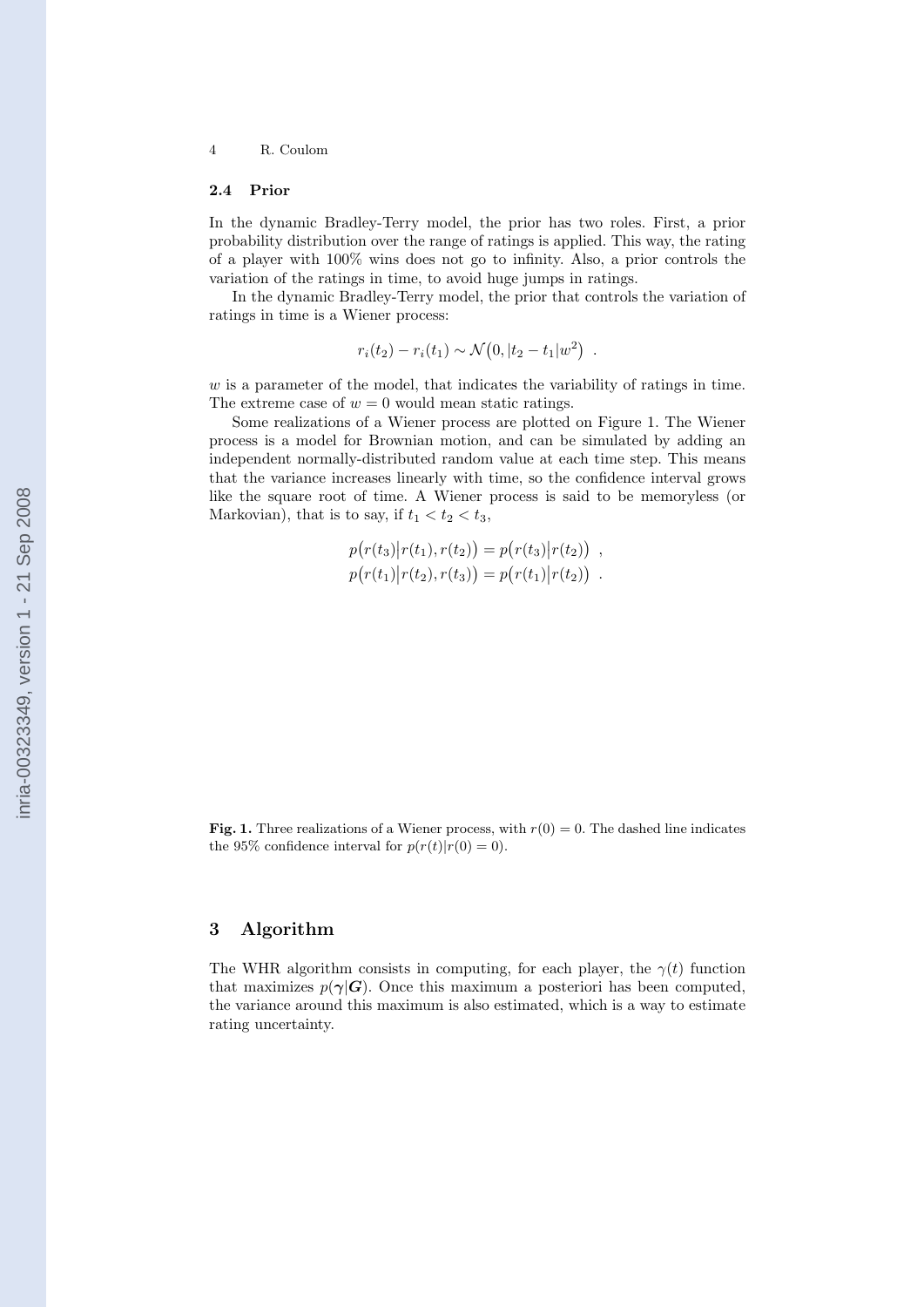(a) History of a player (b) optimizing one by one (c) Newton's method

Fig. 2. Newton's method applied to the history of one player. (a) The rating history of a player who has played 4 games is defined by 4 ratings  $r_1$ ,  $r_2$ ,  $r_3$ , and  $r_4$ , at the four times of the four games. (b) Two ratings that are close in time, such as  $r_2$  and  $r_3$ , are strongly correlated. So, methods such as MM [9] that optimize parameters one by one, are very inefficient. (c) Since the optimized function is very similar to a quadratic form, Newton's method is extremely efficient.

#### 3.1 Optimization Method

The first step of the WHR algorithm consists in computing the maximum a posteriori for all the  $\gamma_i(t)$ . Since  $\gamma_i$  are functions of time, this is an infinitedimensional optimization problem. But it is easy to reduce it to a finite-dimensional problem, since knowing the values of  $\gamma$  at the times of games is enough. Rating estimation between two consecutive games may be done with interpolation formulas provided in Appendix C.

Figure 2 illustrates how optimization is performed with Newton's method. Since the Wiener process is Markovian, the Hessian matrix  $\left(\frac{\partial^2 \log p}{\partial r^2}\right)$  is tridiagonal, so Newton's method has a cost linear in the number of ratings. Formally, Newton's method consists in updating the rating vector  $\boldsymbol{r}$  of one player (the vector of ratings at times when that player played a game) according to this formula:

$$
\boldsymbol{r} \leftarrow \boldsymbol{r} - \left(\frac{\partial^2 \log p}{\partial r^2}\right)^{-1} \frac{\partial \log p}{\partial \boldsymbol{r}}
$$

The complete details of how to perform this update are provided in Appendices A and B. Since  $p$  is very similar to a Gaussian,  $\log p$  is very similar to a quadratic form, so only one iteration of Newton's method is enough to get a very good value of  $r$ . The overall optimization algorithm consists in applying this Newton update to every player in turn, and iterate until convergence.

#### 3.2 Incremental Updates

The global optimization algorithm described in the previous section may take a few minutes to converge on a big database of games (see Section 4). So, it may be too slow to restart the algorithm from scratch in order to estimate new ratings when one new game is added to the database.

In order to let WHR work in real time when one new game is added, a simple solution consists in keeping the rating estimations obtained before the addition, and applying Newton's method once to every player of this game. This is orders of magnitude faster, although a little less accurate. If computation time allows,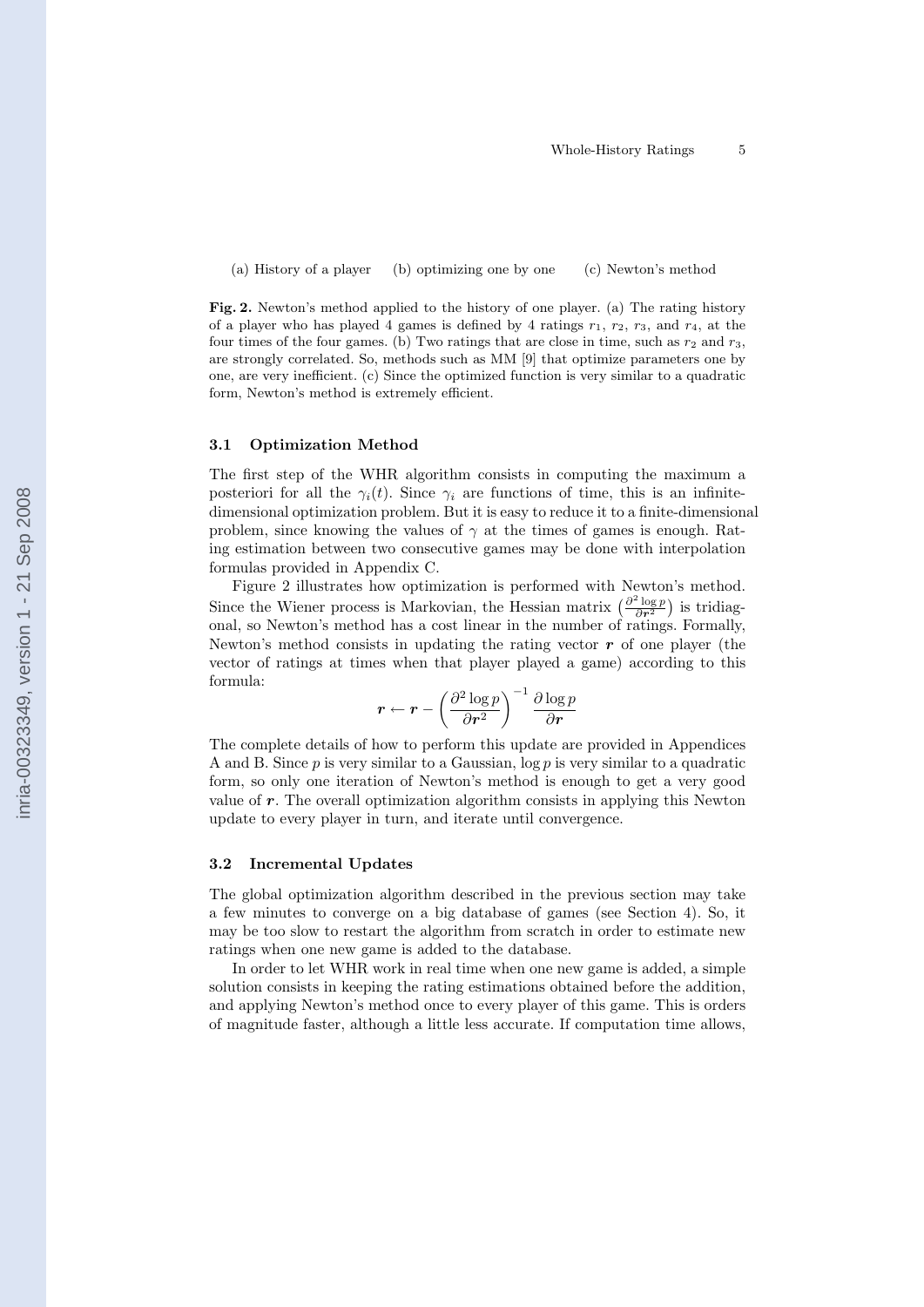more iterations of Newton's method may be applied from time to time. For instance, in experiments of incremental WHR described in the next section, one iteration was run on every player every 1000 games.

#### 3.3 Estimating Rating Uncertainty

Once the maximum a posteriori has been found, rating uncertainty may be estimated. Since the posterior probability is similar to a Gaussian, its covariance matrix may be approximated by the opposite of the inverse of the Hessian.

In practice it is not possible to compute the whole covariance matrix for all the parameters at the same time. But rating uncertainty of one player can be estimated by considering the Hessian of the ratings of this player only, assuming opponents have a fixed rating equal to the maximum a posteriori. The detailed formulas for this operation can be found in Appendix B.2.

This numerical algorithm is extremely similar to a technique developed by physicists to estimate functions from noisy observations [11, 12].

## 4 Experiments in the Game of Go

#### 4.1 Speed of Convergence

The WHR algorithm was tested on the database of games of the KGS Go server. This database contains all rated games since 2000 and until October, 2007. It contains 213,426 players, and 10.8 million games. Computations were performed on an Intel Core2 Duo at 2.4 GHz (using only one thread), and took about 7 minutes for 200 iterations. The prior was one virtual win and one virtual loss against a virtual player of rating zero, on the day of the first game. The Wiener process had a variance of  $w^2 = 60$  Elo<sup>2</sup> per day.

Figure 3 shows the speed of converge of the log-likelihood. Figure 4 shows the result of player Crazy Stone, who made a lot of progress in year 2007. This figure shows that rating uncertainty increases slowly during long periods of inactivity.

#### 4.2 Prediction Ability

The prediction ability of WHR was compared experimentally with the basic Elo algorithm [4], TrueSkill [8], Glicko [7], Bayeselo [1], and decayed history. Bayeselo may be considered as a special case of WHR, with  $w^2 = 0$ , or a special case of decayed history, with an infinitely long decay. Decayed history was implemented with an exponential decay, that is to say each game was weighted with a coefficient  $e^{(t-t_0)/\tau}$ , where  $\tau$  is a parameter of the algorithm.

Bayeselo, WHR and decayed history all used the same scheme for incremental update of ratings: after each addition of a game, the ratings of the two participants were optimized with one step of Newton's method. Before each prediction of the outcome of a game, the ratings of the two participants were optimized, too. Every 1000 games, the ratings of all participants were optimized, one by one.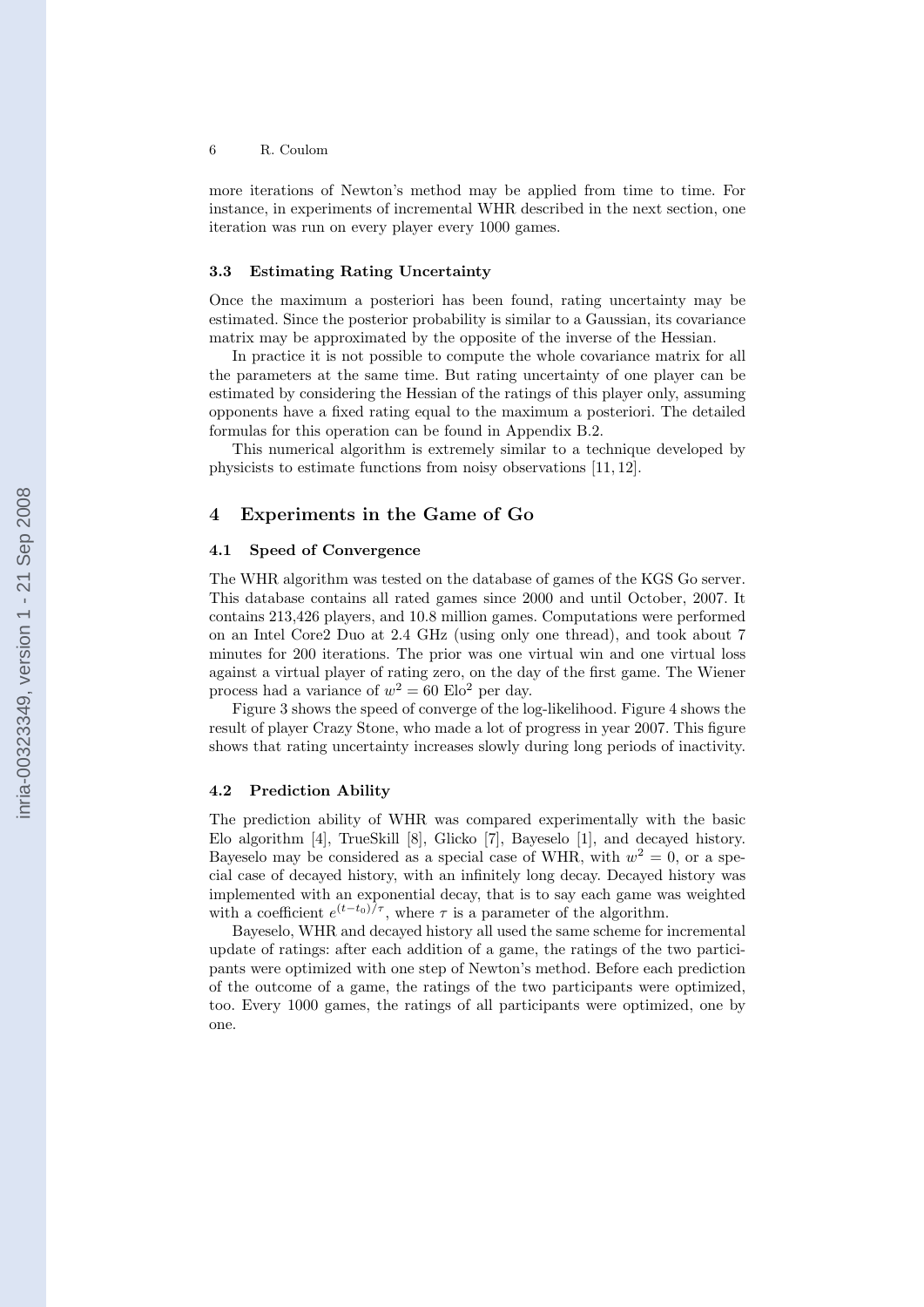Fig. 3. Speed of optimization. One point is plotted every 10 iterations. Log-likelihood is the difference between the current log-likelihood and the initial log-likelihood, when all ratings were set to zero.

Fig. 4. Whole-History Rating estimation of player CrazyStone. Dots indicate days when games were played.

The method to compare algorithms consisted in measuring their prediction rates over a database of games. The prediction rate is the proportion of games whose most likely winner was predicted correctly (when two players have the same rating, this counts as 0.5 correct prediction). Parameters of the algorithm were first tuned to optimize prediction rate over a training database, then prediction rate was measured on a different test database.

The training set was made of the 726,648 rated even games with komi 6.5 played on KGS between 2000-11-07 and 2005-05-20. The test set consisted of the 2,331,757 rated even games with komi 6.5 played between 2005-05-21 and 2007-10-01. The time resolution of the database is one day, so if a player played several games in one day, they were considered as simultaneous.

Results are summarized in Table 1. It shows that WHR significantly outperforms the other algorithms. Algorithms that remember all the game results outperform the fast incremental methods.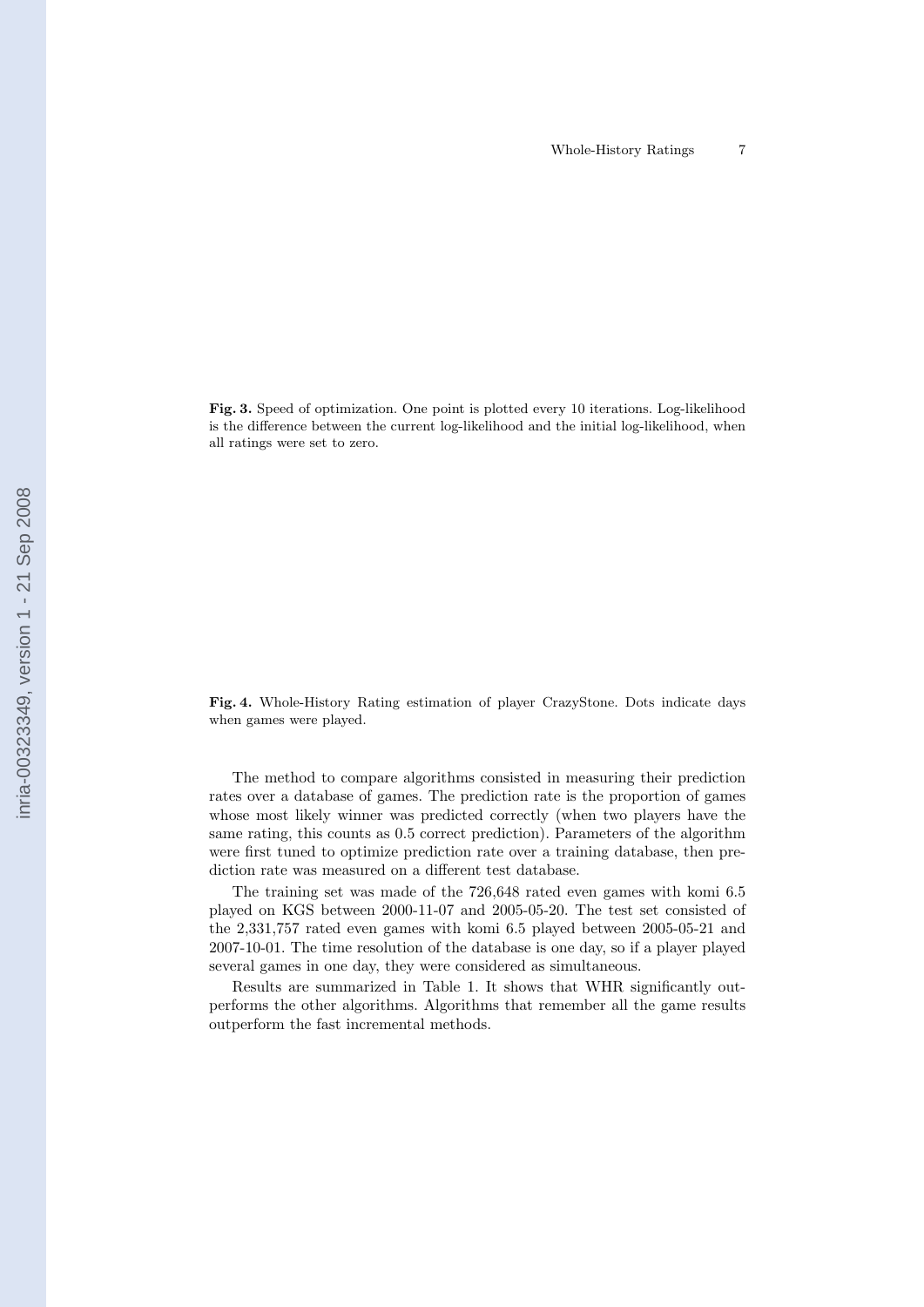**Table 1.** Prediction performance of some rating algorithms. Prior  $= 1$  means one virtual win and one virtual loss against a player of rating zero. 95% confidence of superiority is obtained with a difference in prediction rate of 0.163% in the training set, and 0.091% in the test set. Since the same data was used to measure the performances of all algorithms, there is some variance reduction, so differences may be more significant. Time was measured on the training set.

| Algorithm       |                                                          | Time Training Test   Optimal parameters                                              |
|-----------------|----------------------------------------------------------|--------------------------------------------------------------------------------------|
| Elo             | $0.41 \text{ s} \mid 56.001\% \mid 55.121\% \mid k = 20$ |                                                                                      |
| Glicko          |                                                          | $0.73$ s 56.184\% 55.522\% $\sigma_0 = 150$ Elo, $w^2 = 20$ Elo <sup>2</sup> /day    |
| TrueSkill       |                                                          | 0.40 s 56.212% 55.536% $\beta^2 = 1$ , $\sigma_0^2 = 0.5$ , $w^2 = 0.000975$ /game   |
| Bayeselo        |                                                          | $88.66 \text{ s} \cdot 56.216\% \cdot 55.671\% \cdot \text{prior} = 1$               |
| Decayed history |                                                          | 89.86 s 56.260% 55.698% prior = 1, $\tau$ = 400 days                                 |
| <b>WHR</b>      |                                                          | $ 252.00 \text{ s} 56.356\% 55.793\% prior = 1.2, w^2 = 14 \text{ Elo}^2/\text{day}$ |

Performance on the test set is inferior to performance on the training set. This probably cannot be explained by overfitting alone. Because these two sets of games correspond to different periods of time, they don't have the same statistical properties. It may be that the KGS rating system improved, and since matches are automatically balanced by the server, recent games are more balanced, so they are more difficult to predict.

A remarkable aspect of these results is that parameters that optimize prediction rate give a very low variance to the Wiener process. The static Bayeselo algorithm even outperformed incremental algorithms on the test set. This is surprising, because many players on KGS are beginners, and made very big progress during the 2.5 years of the test set. The high number of experienced players probably outweighed beginners. This is, by the way, an important inaccuracy in the dynamic Bradley Terry model: it does not take those different abilities to make progress into consideration.

# 5 Conclusion

WHR is a new rating algorithm that directly computes player ratings as a function of time. It is computationally more costly than incremental and decayedhistory algorithms, but more accurate, and fast enough to be applied in real time to large-scale game servers.

A research direction would be to apply WHR to more data sets, and compare it empirically to more alternative rating algorithms, such as Edo, and TrueSkill Through Time (TTT). It is likely that WHR would not outperform Edo and TTT in terms of prediction rate, since their models are almost identical. But the main difference may be in computation time. Previous experiments with Edo and TTT were run with a time resolution of one year, whereas WHR operates with a time resolution of one day. Such a short time period between ratings induces a very strong correlation between parameters, which Newton's method may handle more efficiently than MM or approximate message passing.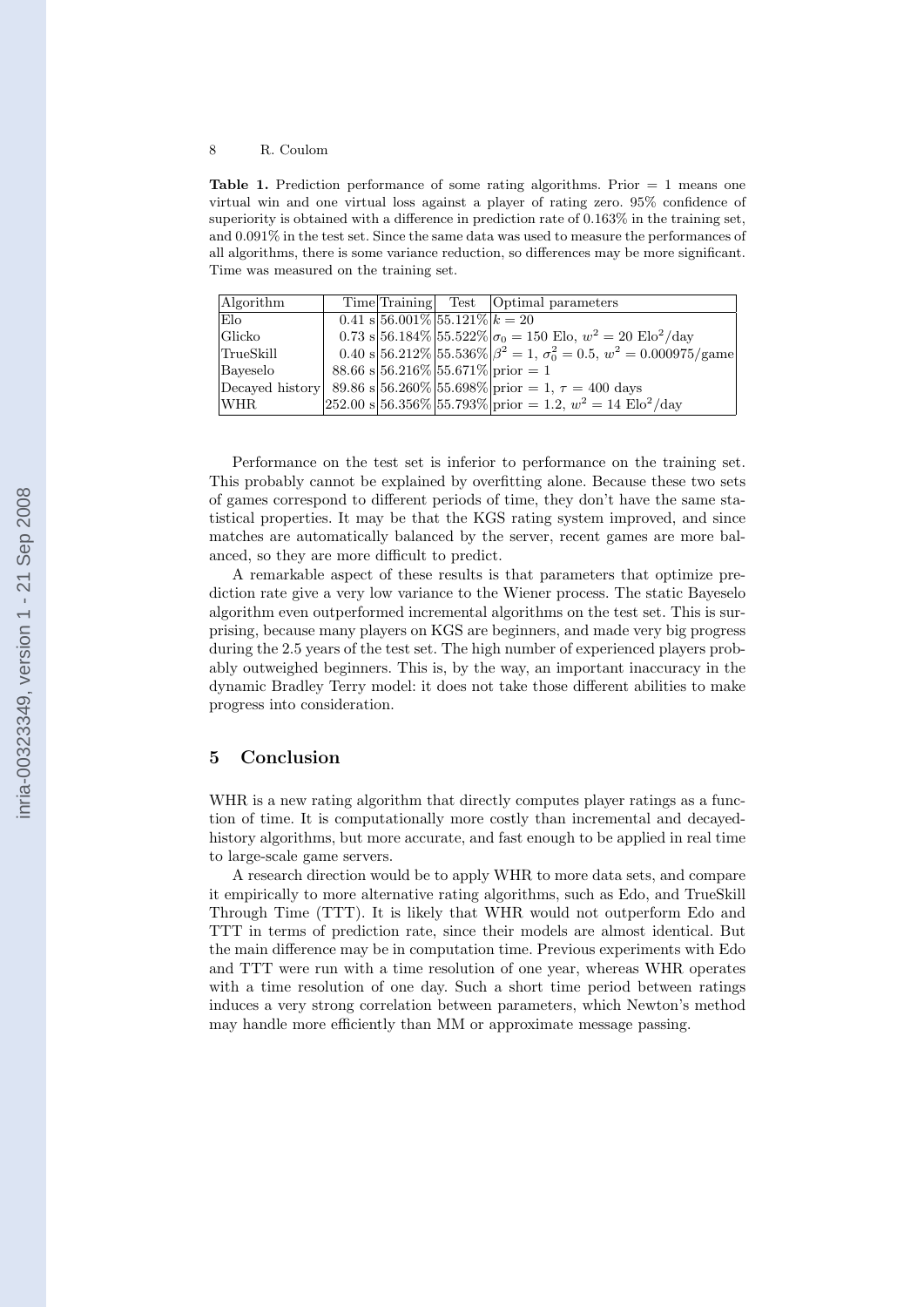Another research direction would be to improve the model. An efficient application of WHR to Go data would require some refinements of the dynamic Bradley-Terry model, that the KGS rating algorithm [13] already has. In particular, it should be able to

- take handicap, komi, and time control into consideration,
- deal with outliers,
- handle the fact that beginners make faster progress than experts.

## Acknowledgments

I thank William Shubert for providing KGS data. I am also very grateful to the reviewers, whose remarks helped to improve this paper a lot.

## References

- 1. Rémi Coulom. Bayeselo. http://remi.coulom.free.fr/Bayesian-Elo/, 2005.
- 2. Pierre Dangauthier, Ralf Herbrich, Tom Minka, and Thore Graepel. TrueSkill through time: Revisiting the history of chess. In J.C. Platt, D. Koller, Y. Singer, and S. Roweis, editors, Advances in Neural Information Processing Systems 20, Vancouver, Canada, 2007. MIT Press.
- 3. Rod Edwards. Edo historical chess ratings. http://members.shaw.ca/edo1/, 2004.
- 4. Arpad E. Elo. The Rating of Chessplayers, Past and Present. Arco Publishing, New York, 1978.
- 5. Ludwig Fahrmeir and Gerhard Tutz. Dynamic stochastic models for timedependent ordered paired comparison systems. Journal of the American Statistical Association, 89(428):1438–1449, December 1994.
- 6. Mark E. Glickman. Paired Comparison Model with Time-Varying Parameters. PhD thesis, Harvard University, Cambridge, Massachusetts, 1993.
- 7. Mark E. Glickman. Parameter estimation in large dynamic paired comparison experiments. Applied Statistics, 48:377–394, 1999.
- 8. Ralf Herbrich and Thore Graepel. TrueSkill<sup>TM</sup>: A Bayesian skill rating system. Technical Report MSR-TR-2006-80, Microsoft Research, 2006.
- 9. David R. Hunter. MM algorithms for generalized Bradley-Terry models. The Annals of Statistics, 32(1):384–406, 2004.
- 10. Leonhard Knorr-Held. Dynamic rating of sports teams. The Statistician, 49(2):261–276, 2000.
- 11. George B. Rybicki and David G. Hummer. An accelerated lambda iteration method for multilevel radiative transfer. Astronomy and Astrophysics, 245(1):171–181, May 1991.
- 12. Georges B. Rybicki and William H. Press. Interpolation, realization, and reconstruction of noisy, irregularly sampled data. The Astrophysical Journal, 398:169– 176, October 1992.
- 13. William M. Shubert. Details of the KGS rank system. http://www.gokgs.com/help/rmath.html, 2007.
- 14. Jeff Sonas. Chessmetrics. http://db.chessmetrics.com/CM2/Formulas.asp, 2005.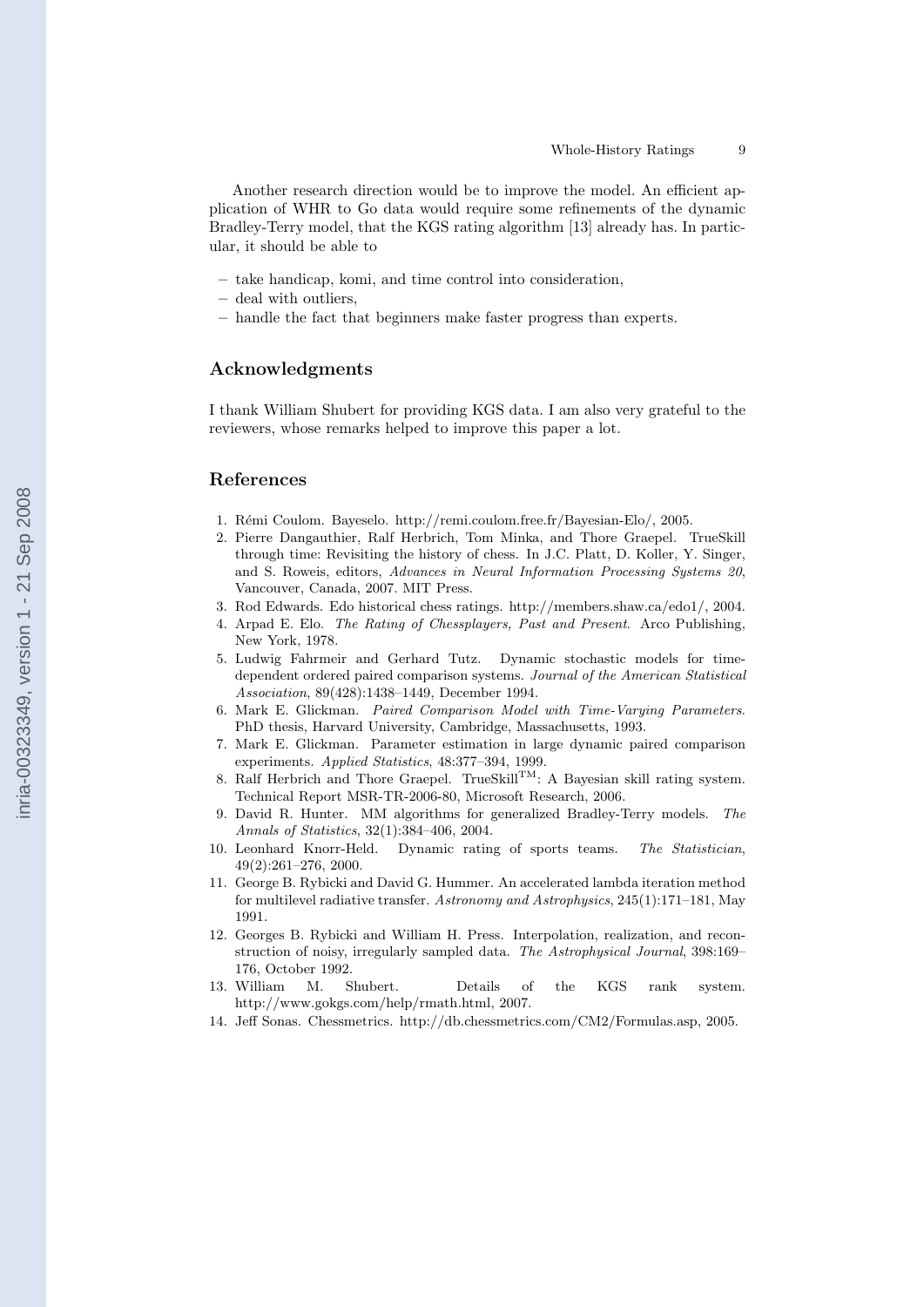# A Gradient and Hessian Matrix for One Player

#### A.1 Terms of the Bradley-Terry model

The result of one game  $G_j$  may be written as:

$$
P(G_j) = \frac{A_{ij}\gamma_i + B_{ij}}{C_{ij}\gamma_i + D_{ij}} ,
$$

where  $A_{ij}$ ,  $B_{ij}$ ,  $C_{ij}$ , and  $D_{ij}$  are constants that do not depend on  $\gamma_i$ .

 $W(i)$  is the set of games that i won, and  $L(i)$  the set of games that i lost.  $r = \ln \gamma$ , so  $dr = \frac{d\gamma}{\gamma}$ .

$$
\ln P = \sum_{j \in W(i)} \ln(A_{ij}\gamma_i) + \sum_{j \in L(i)} \ln(B_{ij}) - \sum_{j} \ln(C_{ij}\gamma_i + D_{ij})
$$

$$
\frac{\partial \ln P}{\partial r_i} = |W(i)| - \gamma_i \sum_{j} \frac{C_{ij}}{C_{ij}\gamma_i + D_{ij}}
$$

$$
\frac{\partial^2 \ln P}{\partial r_i^2} = -\gamma_i \left( \sum_{j} \frac{-C_{ij}^2 \gamma_i}{(C_{ij}\gamma_i + D_{ij})^2} + \frac{C_{ij}}{C_{ij}\gamma_i + D_{ij}} \right)
$$

$$
= -\gamma_i \sum_{j} \frac{C_{ij}D_{ij}}{(C_{ij}\gamma_i + D_{ij})^2}
$$

### A.2 Terms of the Wiener prior

These terms are added to the Hessian for every pair of consecutive ratings, with  $\sigma^2 = |t_2 - t_1| w^2.$ 

 $(C_{ij}\gamma_i+D_{ij})^2$ 

$$
\frac{\partial \ln p}{\partial r_i(t_1)} = -\frac{r_i(t_1) - r_i(t_2)}{\sigma^2}
$$

$$
\frac{\partial^2 \ln p}{\partial r_i(t_1)^2} = -\frac{1}{\sigma^2}
$$

$$
\frac{\partial^2 \ln p}{\partial r_i(t_1)\partial r_i(t_2)} = \frac{1}{\sigma^2}
$$

# B LU Decomposition of the Hessian matrix

j

$$
H = (h_{ij}) = LU = \begin{pmatrix} 1 & 0 & 0 & \dots & 0 \\ a_2 & 1 & 0 & \dots & 0 \\ 0 & a_3 & 1 & \dots & 0 \\ \vdots & \vdots & \ddots & \ddots & \vdots \\ 0 & 0 & \dots & a_n & 1 \end{pmatrix} \begin{pmatrix} d_1 & b_1 & 0 & \dots & 0 \\ 0 & d_2 & b_2 & \dots & 0 \\ 0 & 0 & d_3 & \dots & 0 \\ \vdots & \vdots & \vdots & \ddots & b_{n-1} \\ 0 & 0 & 0 & \dots & d_n \end{pmatrix}
$$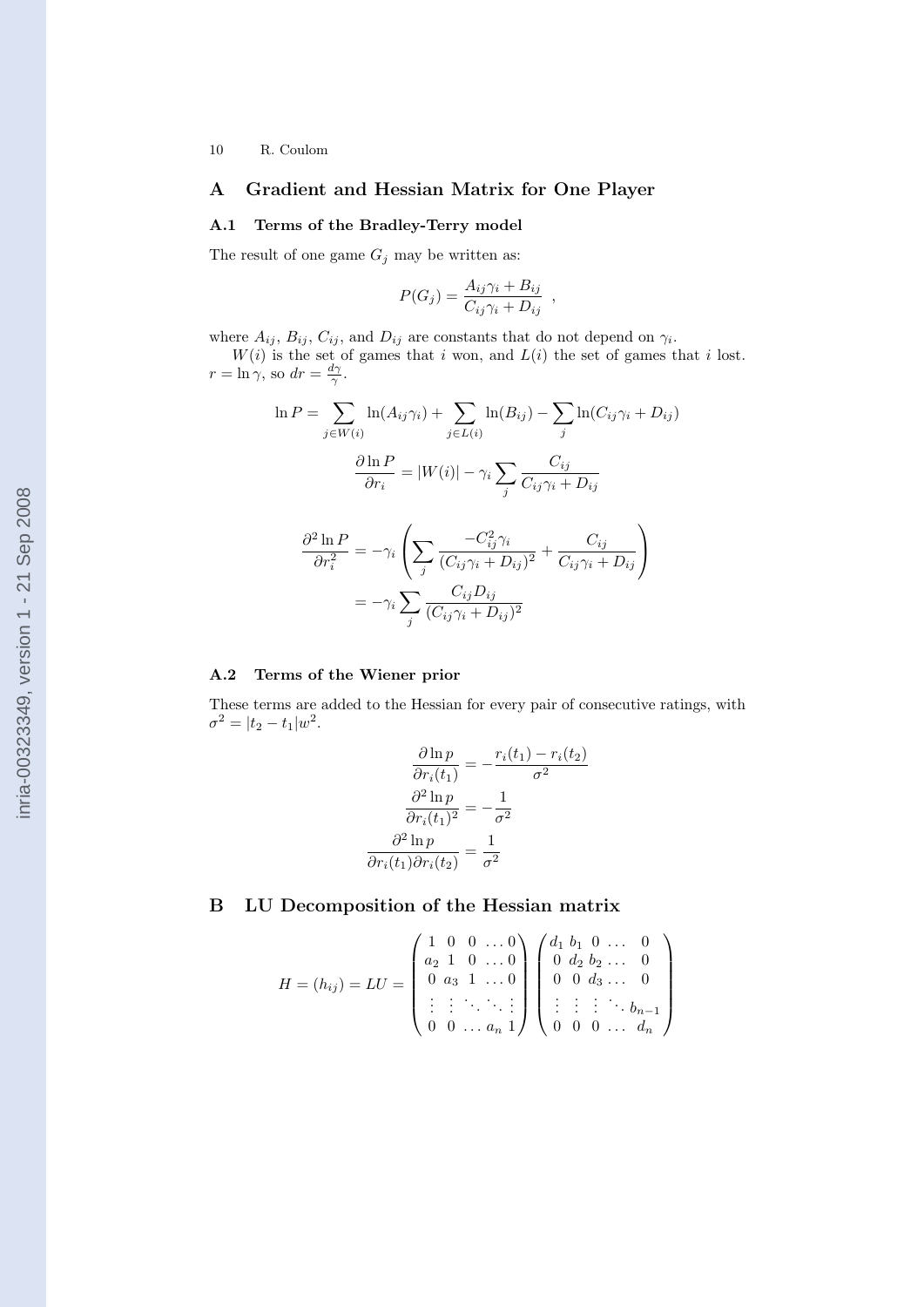Algorithm  $(i \geq 2)$ :

 $d_1 = h_{11}$  $b_1 = h_{12}$  $a_i = h_{ii-1}/d_{i-1}$  $d_i = h_{ii} - a_i b_{i-1}$  $b_i = h_{ii+1}$ 

# B.1 Computing  $H^{-1}G$

The problem is to find vector X so that  $LUX = G$ . The first step of the algorithm consists in finding Y so that  $LY = G$  ( $i \geq 2$ ):

$$
y_1 = g_1
$$
  

$$
y_i = g_i - a_i y_{i-1}
$$

Then, find X, so that  $UX = Y$   $(i < n)$ :

$$
x_n = y_n/d_n
$$
  

$$
x_i = (y_i - b_i x_{i+1})/d_i
$$

Since  $h_{ii+1} > 0$  and  $h_{ii} < -(h_{ii-1} + h_{ii+1}), -1 < a_i < 0$  and  $d_i < -h_{ii+1}$ , so this algorithm has no division by zero. In order to ensure numerical stability,  $0.001$  is subtracted to all diagonal elements of  $H$ .

## B.2 Computing Diagonal and Sub-diagonal Terms of  $H^{-1}$

The covariance matrix for the full history of one player is approximated by

$$
\Sigma = -H^{-1} = \begin{pmatrix} \sigma_1^2 & \sigma_1^2 & \dots & \sigma_{1n} \\ \sigma_{12} & \sigma_2^2 & \dots & \sigma_{2n} \\ \vdots & \vdots & \ddots & \vdots \\ \sigma_{1n} & \sigma_{2n} & \dots & \sigma_n^2 \end{pmatrix}
$$

In order to compute the confidence envelope around rating histories, only the diagonal and sub-diagonal terms of the reverse of  $H$  are needed. This can be done in cost linear in  $n$  [11]. The trick consists in doing the UL decomposition as well as the LU decomposition:

$$
H = (h_{ij}) = U'L' \begin{pmatrix} 1 & a'_{1} & 0 & \dots & 0 \\ 0 & 1 & a'_{2} & \dots & 0 \\ 0 & 0 & 1 & \dots & 0 \\ \vdots & \vdots & \vdots & \ddots & a'_{n-1} \\ 0 & 0 & 0 & \dots & 1 \end{pmatrix} \begin{pmatrix} d'_{1} & 0 & 0 & \dots & 0 \\ b'_{2} & d'_{2} & 0 & \dots & 0 \\ 0 & b'_{3} & d'_{3} & \dots & 0 \\ \vdots & \vdots & \ddots & \ddots & \vdots \\ 0 & 0 & \dots & b'_{n} & d'_{n} \end{pmatrix}
$$